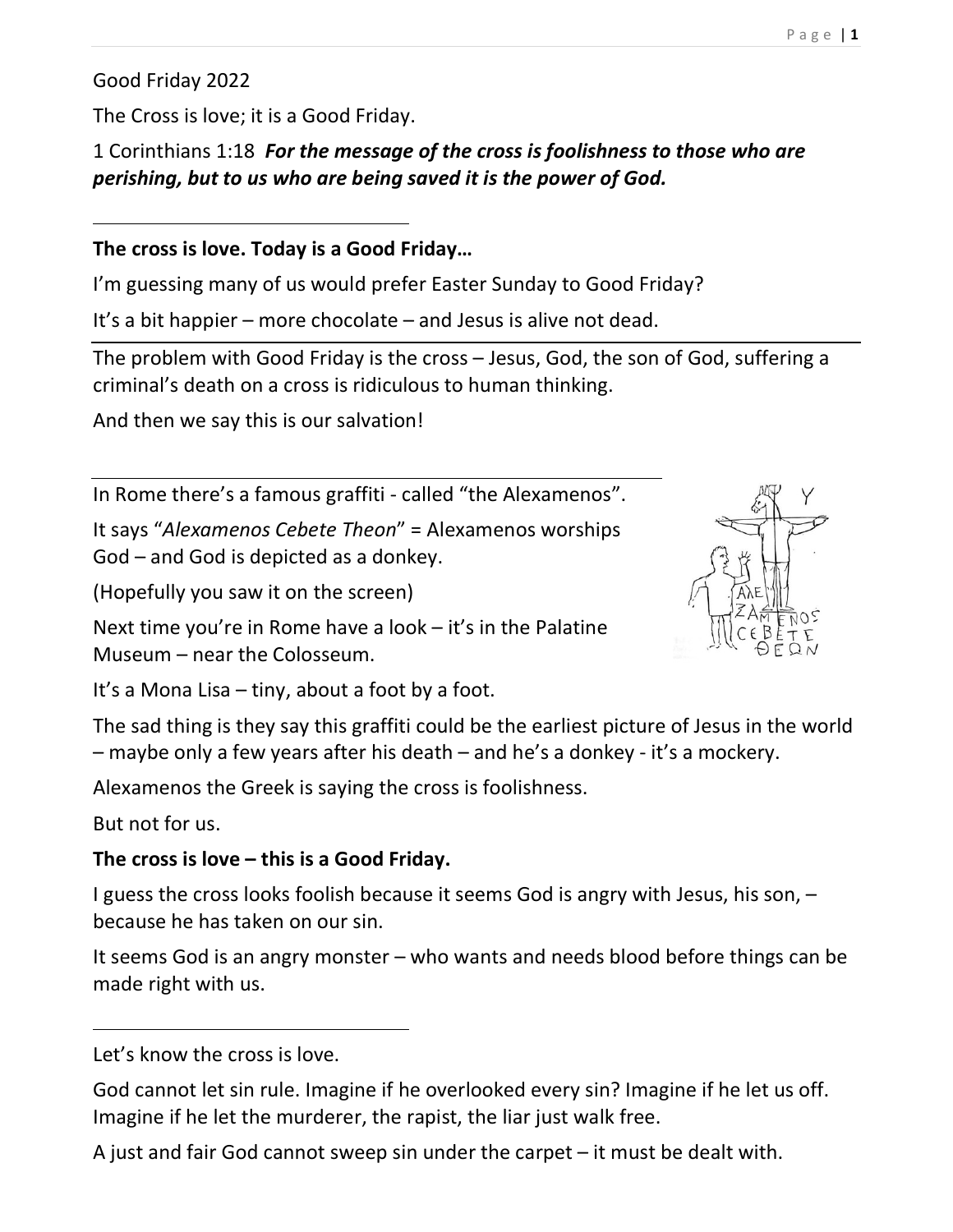He loves us so much he allows Jesus to take on the consequences of our sin on himself – on the cross. You know Isaiah:

#### he was pierced for our transgressions, he was crushed for our iniquities; the punishment that brought us peace was on him, and by his wounds we are healed.

No other god is like this. All other gods demand gold, girls, or blood to make things right – all other gods demand 'their' people pay.

The one true God of Israel lays down his life for his people.

This does not make human sense.

Let's know that God planned from eternity – to love us and to redeem us – make us right with him.

### Ephesians 1: 4,7 "…he chose us in Jesus before the creation of the world to be holy and blameless in his sight….In him we have redemption through his blood, the forgiveness of sins..

Before it ever entered our minds to repent, or to believe, God planned to love us through cross.

Jesus didn't have to die on the cross before the father would love us – he has loved us from eternity.

God isn't moved from anger to love because of Christ's death.

He's moved by love to make all thing right.

He's moved by love to remove our guilt and our opposition to him through the cross.

Whatever else we think – and we are great thinkers – let's know this: Grace and mercy are God's eternal idea – from the beginning.

On the cross Jesus paid the price – the wages of sin is death – only a loving God allows that to happen.

On the cross Jesus destroyed the Devil's power (1 John 3:8): The reason the Son of God appeared was to destroy the devil's work.

# The cross is love. This is a Good Friday.

Hear this Colossians 2:13-15: When you were dead in your sin ... God made you alive with Christ. He forgave us all our sins, having cancelled the charge of our legal debt, which stood against us and condemned us; he has taken it away, nailing it to the cross.

On the cross Jesus took on our sin – fully loved by the father – fully planned by the whole of God – Father, Son, and Holy Spirit.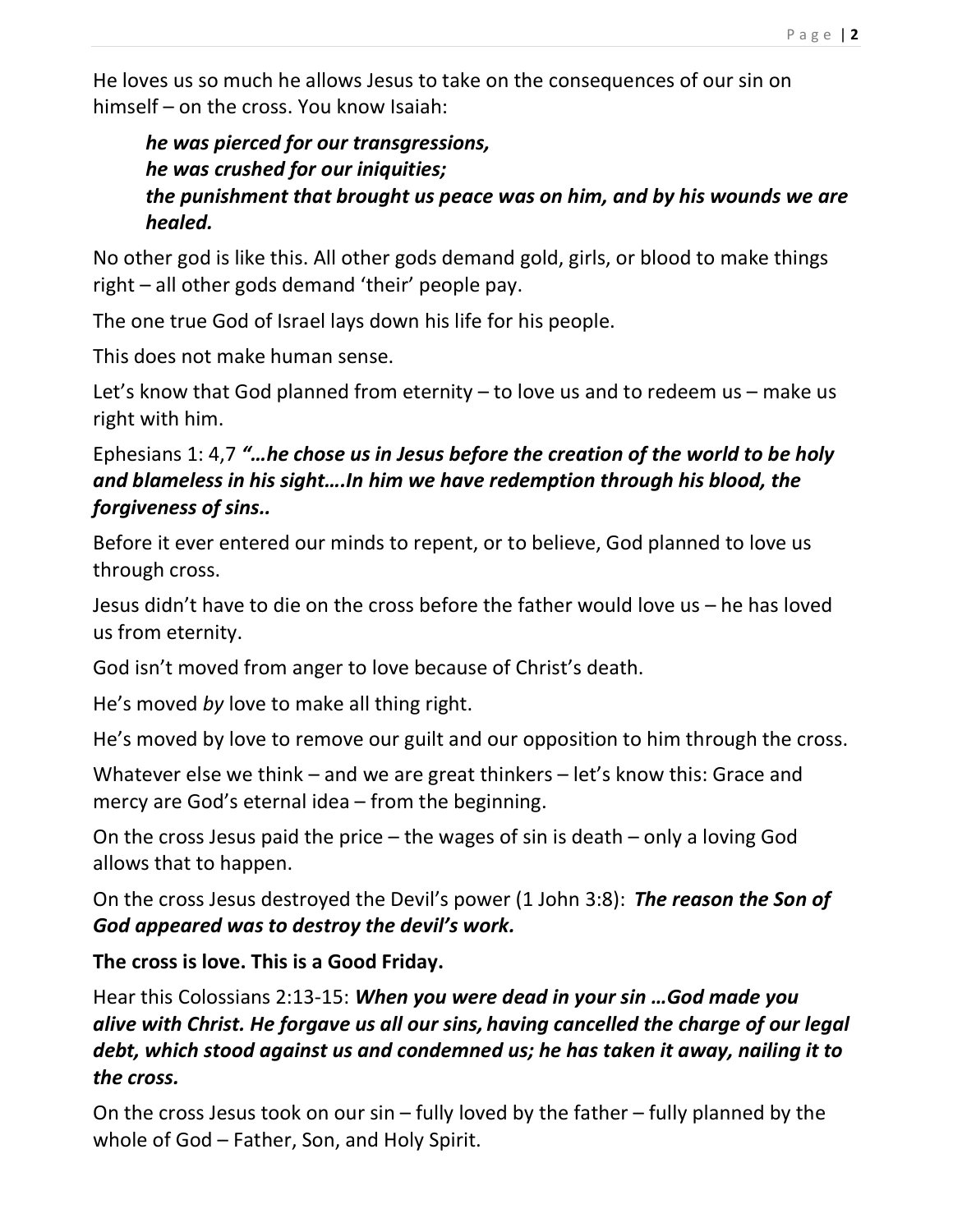This is the plan - Revelation 12:10-12:

#### I heard a loud voice in heaven say:

"Now the salvation, the power, the kingdom of our God, and the authority of his Messiah has come.

#### For the accuser, who accuses us before our God day and night, has been hurled down.

The devil can no longer accuse us – we've been forgiven by Jesus on the cross.

Luther had a dream once about being attacked the devil.

The devil unrolled a long scroll containing a list of Luther's sins, and held it before him. Luther looked at the list of sins – one by one – when he got to the bottom he said: ''Is that all?''

''No,'' said the devil and he rolled out two more scrolls full of Luther's sins.

Have you had these dreams – God and the little black book?

When the devil had shown Luther the millions of sins he had done Luther said to the devil: ''You've forgotten something,'' 'The blood of Jesus cleanses me from all sins.''

Write it on your heart - 'The blood of Jesus cleanses me from all sins.''

This is a Good Friday if you can do this.

As Paul says: The cross is love – the cross is the power and wisdom of God.

So: we preach Christ crucified: a stumbling block to Jews and foolishness to Gentiles,  $^{24}$  but to those whom God has called, both Jews and Greeks, Christ the power of God and the wisdom of God.<sup>25</sup> For the foolishness of God is wiser than human wisdom, and the weakness of God is stronger than human strength.

This is why Alexamenos scribbled on the wall. This is why he depicted Jesus as a donkey – he was looking for wisdom in Jesus. This is what he got:

God chose the foolish things of the world (Jesus on the cross); to shame the wise.

God chose the weak things of the world (Jesus on the cross) to shame the strong.

God chose the lowly things of this world (Jesus on the cross), and the despised things (Jesus on the cross)—and the things that are not—to nullify the things that are  $^{29}$  so that no one may boast before him.  $^{30}$  It is because of him, God the Father that you are in Christ Jesus the Son.

The cross is love – the cross is the power and wisdom of God.

# This is a Good Friday

We look to death as the beginning of life – it doesn't make sense does it?